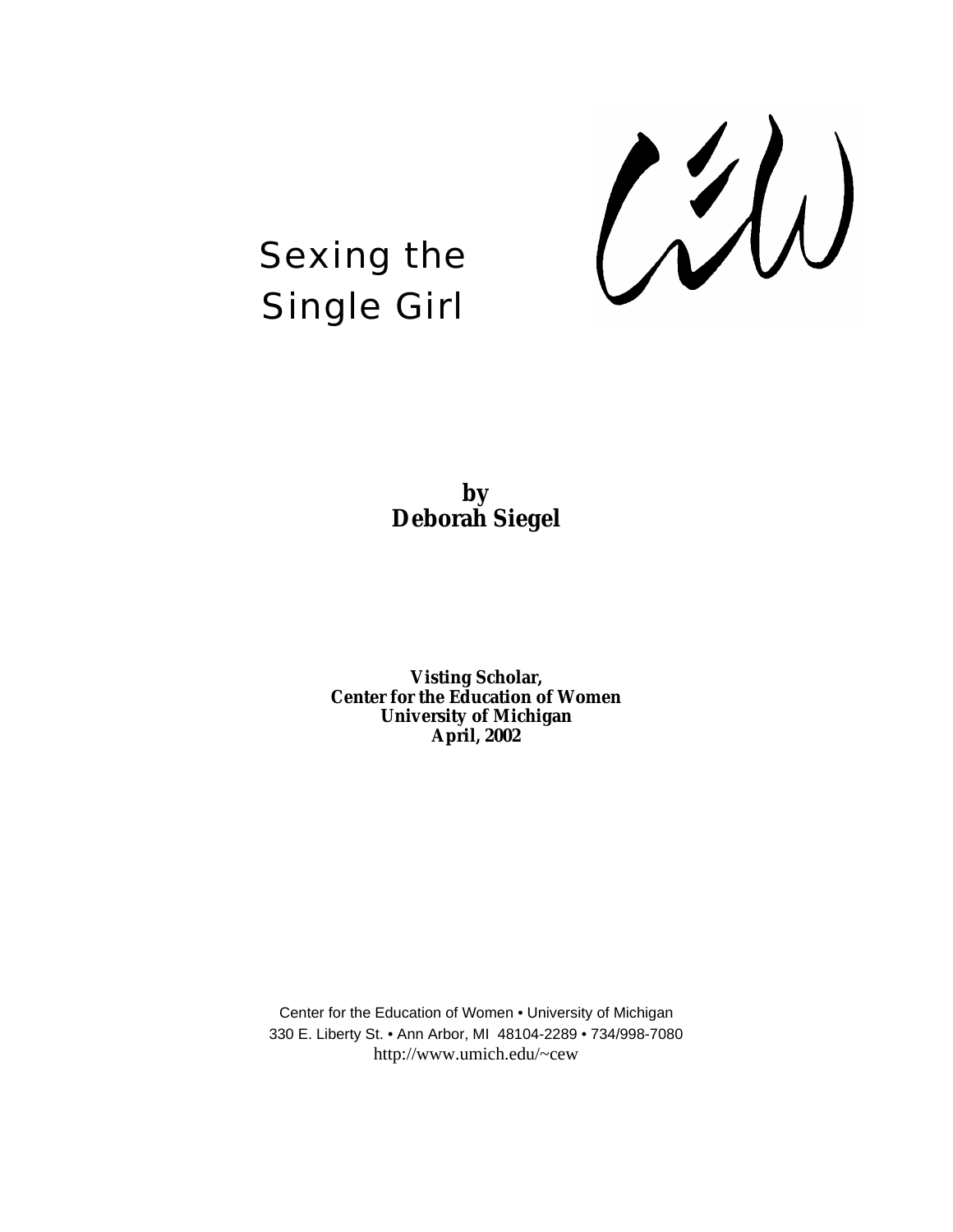"I've been down this road before."

-Vonda Shepherd, singing the *Ally McBeal* theme song

An alien traveler visiting our planet need only browse the local bookstore, pick up the paper, or channel surf before coming to the conclusion that earthlings are all sassy, solo vixens whose primary activities consist of dating, mating, and relating. There's Ally McBeal, Bridget Jones, and Carrie Bradshaw on the big and little screen, but there's also a torrent of new magazines, handbooks, and self-help guides from *Don't Bet on the Prince* to *If Men Are Like Buses Then How Do I Catch One*. Popular novels by and for this growing demographic compete for attention, with Melissa Bank's *Girl's Guide to Hunting and Fishing* sinking a line next to Harlequin Romance's latest series, Red Dress Ink. The frenetic fixation on the sexcapades of the citified single gal often blurs the line between fiction and reality. *The New York Times* has itself become a major chronicler of modern single women's innermost desires: "Solo in the Big City: Women's Tales From the Front" reads a headline from March 1999. "Castle First, Prince Later: Marketing to Ms." reads another from October that same year. *Everyone*—media pundits, television producers, advertisers, and a broad array of "experts" from Mom to grrlfriend—seems to have a vested interest in how we, as a generation of women marrying later, if at all, are wont to behave. The Single Girl, once again, has become headline news.

In today's "postfeminist" era, the life and times of the post-liberated, 30 something Single Girl (or, rather, the life the media projects) may indeed define the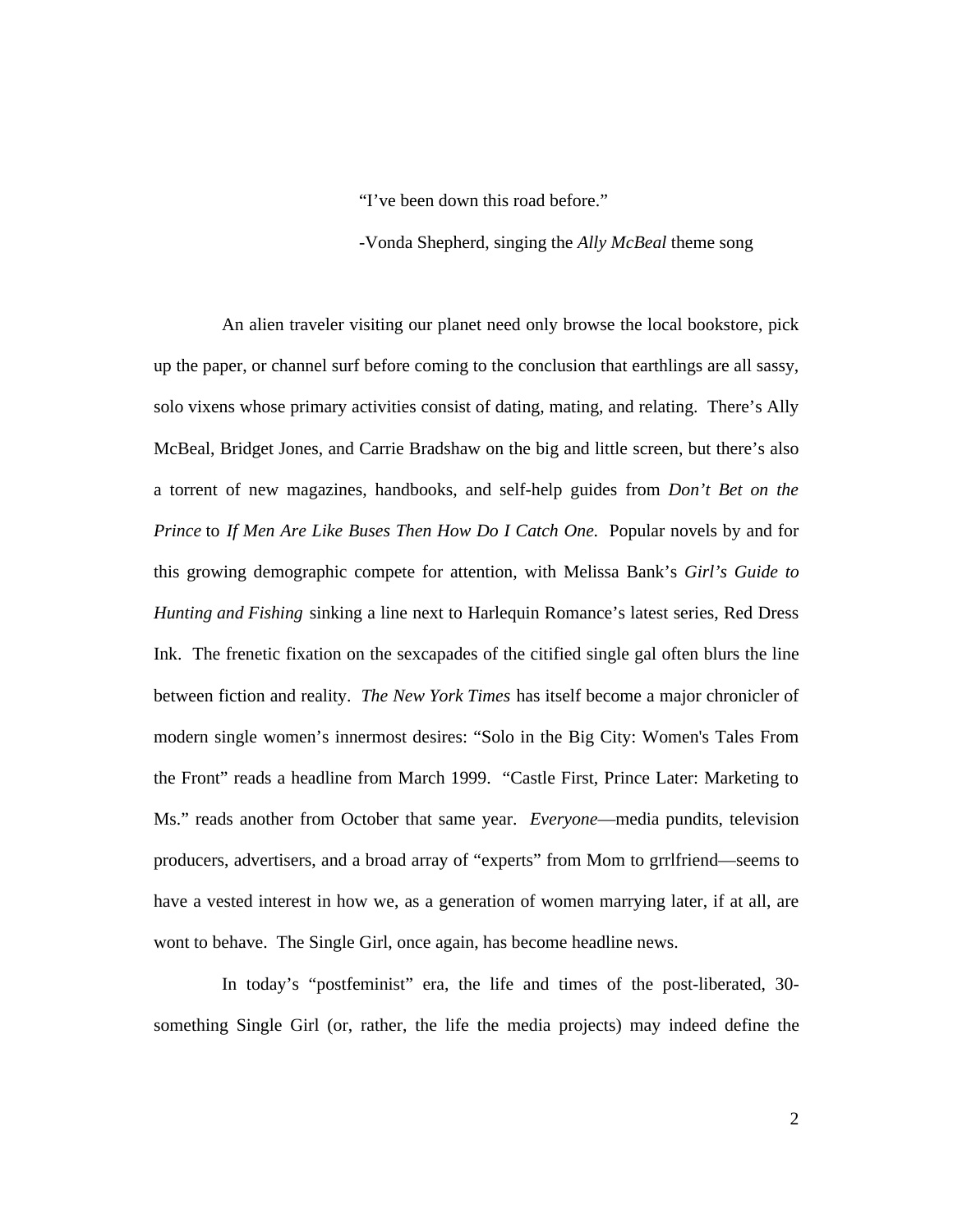zeitgeist. For those concerned with women's status in the larger cultural landscape, this is potentially good news. At first blush, the iconic status of today's new "Single Girl" seems a testament to the qualified success of the women's movement. Our foremothers fought hard for changes in sexual double standards in a range of sociopolitical arenas, enabling a fair number of their progeny to cultivate the financial independence, professional mobility, and chutzpah needed to make it on our own. Writes Tamala Edwards in an August 2000 cover story for *Time* magazine, "single women, once treated as virtual outcasts, have moved to the center of our social and cultural life." And, so the argument goes, it's precisely *because* we've come so far that we now see our faces mirrored in the movies, novels, and newspapers that define the times. Popular culture is reflecting—indeed celebrating—our rise to sociocultural prominence.

But lest we get carried away.

The story of this Single Girl's alleged triumph—the story behind the headlines—is one far more complex and a great deal less sanguine than a cursory glance suggests. That the faces reflected reflect those of a very narrow segment of the population—white, upper- and middle-class, straight women between the ages of 25 and 35—goes without saying. That the alleged triumph of this particular Single Girl remains laden with a deep cultural anxiety merits explanation.

In what follows, I'll offer a cursory look at two texts in particular that have crystallized Single Girl representations in the media over the past four decades, highlighting a number of interesting parallels in the way both creators and consumers of these texts reveal their underlying unease with the icon. The first is Helen Gurley Brown's *Sex and the Single Girl*, a best-selling, "how-to" page-turner published at the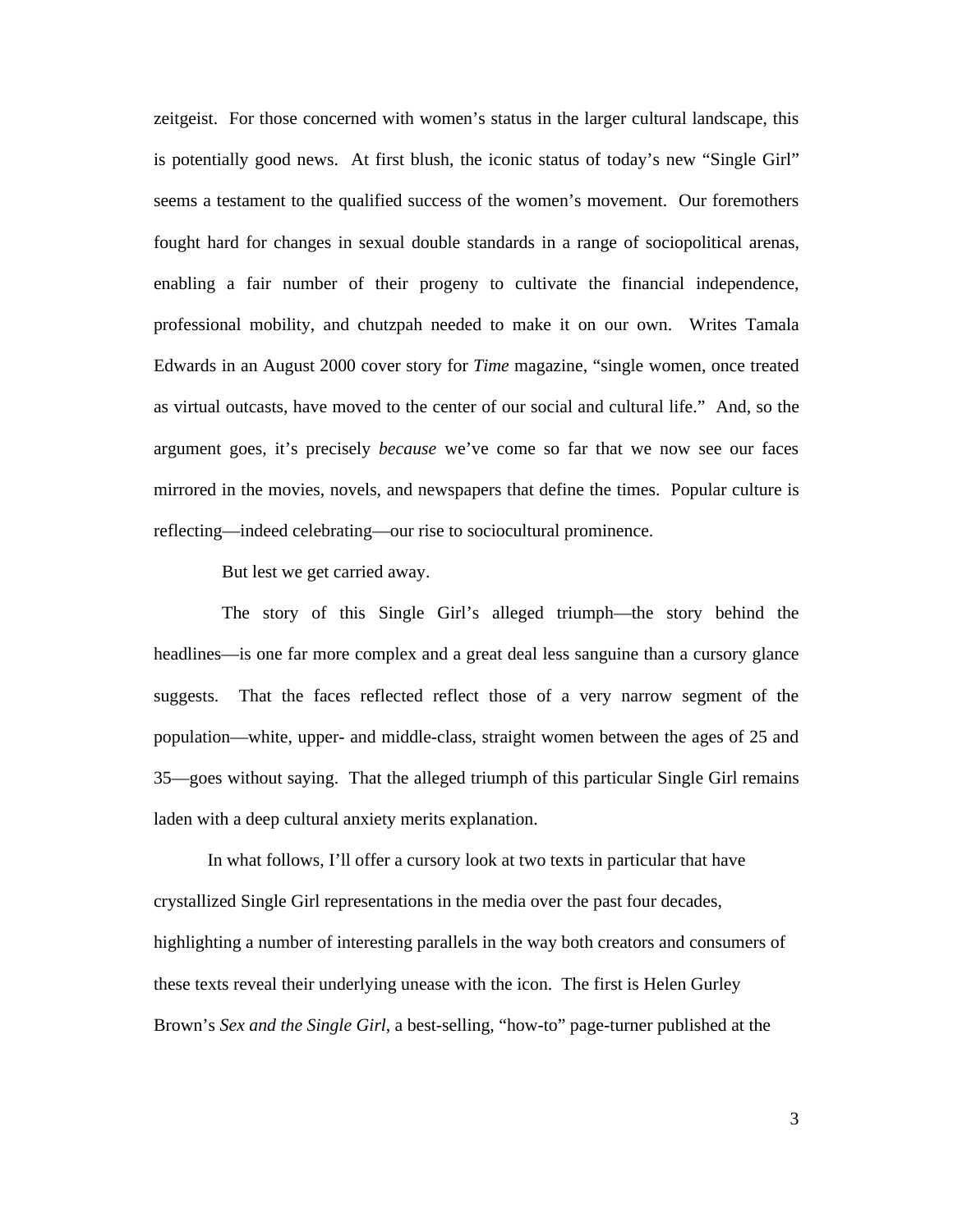beginning of the second sexual revolution in 1962. The second, HBO's hit series *Sex and the City*, is a show poised at the cutting edge of sexual revolution today. Looking briefly at these texts and some of the media buzz around them, I'll suggest how yesterday's anxieties pervade popular representations of single women today.

## *Sex and the Single Girl*

Helen Gurley Brown's *Sex and the Single Girl* took the nation by storm two years after the birth control pill revolutionized the way many Americans thought about premarital sex. The book spoke directly to unmarried working women at a time when sexual revolution remained primarily the prerogative of men and student counterculture types. As an April 2001 article in *USA Today* maintained, *Sex and the Single Girl* "was to unattached women what *Playboy* was to swinging bachelors." Described by its author as "a study not on how to get married but how to stay single—in superlative style," the book sold more than two million copies in the first three weeks following publication. Brown had clearly tapped a nerve.

At the heart of Brown's message was the suggestion that ordinary women could lead fully sexual lives outside marriage. Her argument appealed to hundreds of thousands who, as historian Laurie Ouellette notes, "were living out a growing gap between 'girlhood and marriage' made possible by shifting urban migration patterns and the expanding pink-collar labor force." The book offered step-by-step advice on everything from personal appearance and budget apartment dwelling to working and, of course, flirting. As Ouellette accurately explains, Brown expertly "guided women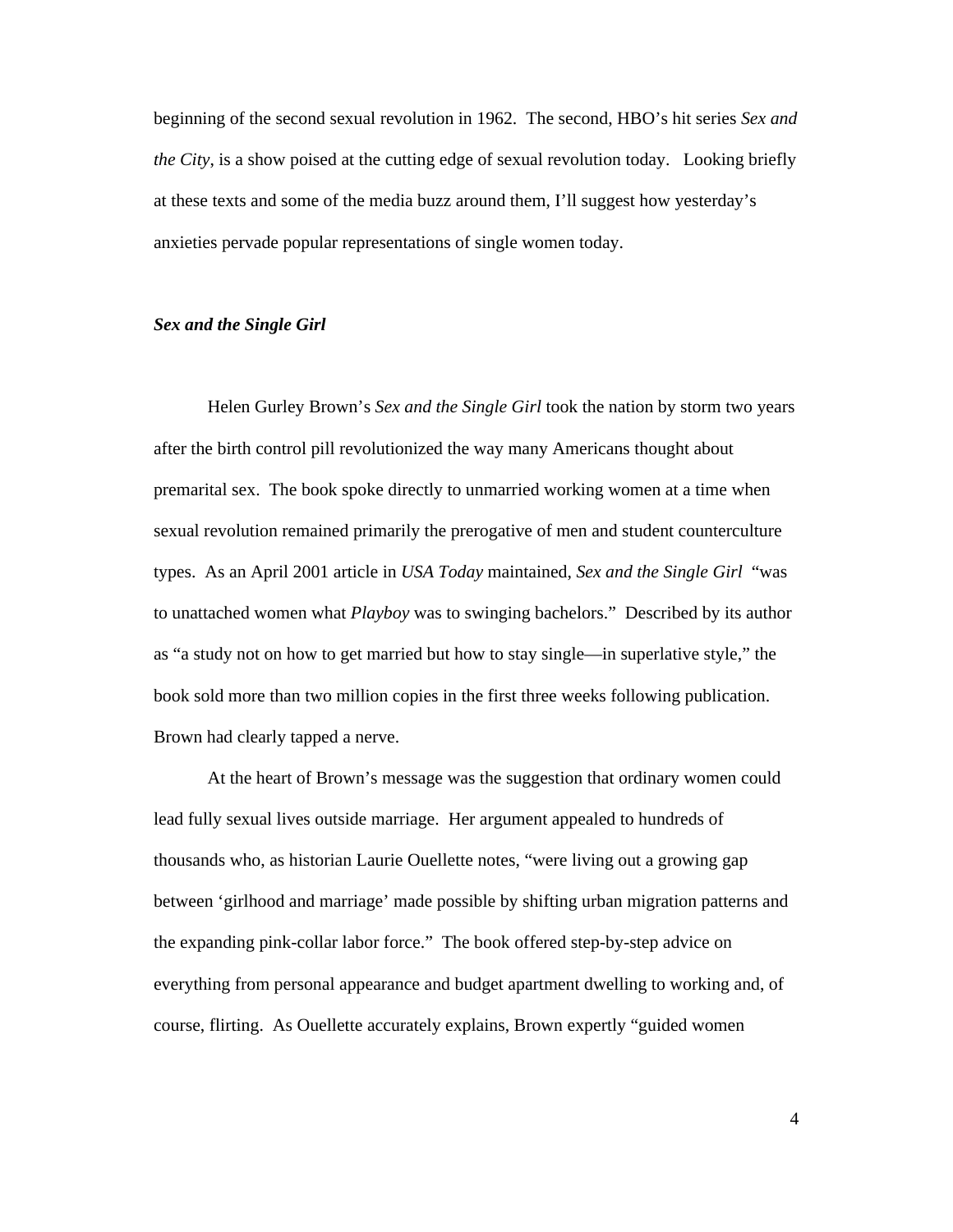through encounters with men who were not their husbands, instructing them how to attract the best ones, date them, cajole dinners and presents out of them, have affairs and eventually marry the most eligible man available." In showing others the way, Brown drew on her years of experience as a woman who had held 18 secretarial jobs before she was promoted to advertising copywriter and then married at the age of 37.

A champion of the Single Girl's right to choose, Brown ostensibly presented marriage as just one of many options. In the first chapter of *Sex and the Single Girl* she wrote,

> You may marry, or you may not. In today's world that is no longer the big question for women. Those who glom on to men so that they can collapse with relief, spend the rest of their days shining up their status symbol and figure they never have to reach, stretch, learn, grow, face dragons or make a living are the ones to be pitied. They, in my opinion, are the unfulfilled ones.

While this early passage strikes a rather casual attitude toward matrimony, a closer look reveals that the book was by no means anti-marriage. In fact, as we'll see in a moment, Brown took great refuge in the fact that she herself was now married. By following her example, she hoped, readers could learn to enjoy their single status while on their way to becoming someone's wife.

Answering some of the "big questions" for single women of her day, *Sex and the Single Girl* was far more than how-to; it was a massive cultural phenomenon. Interviewed extensively in the press and appearing frequently on radio and television talk shows, Brown wrote a series of follow-up books, as well as a syndicated newspaper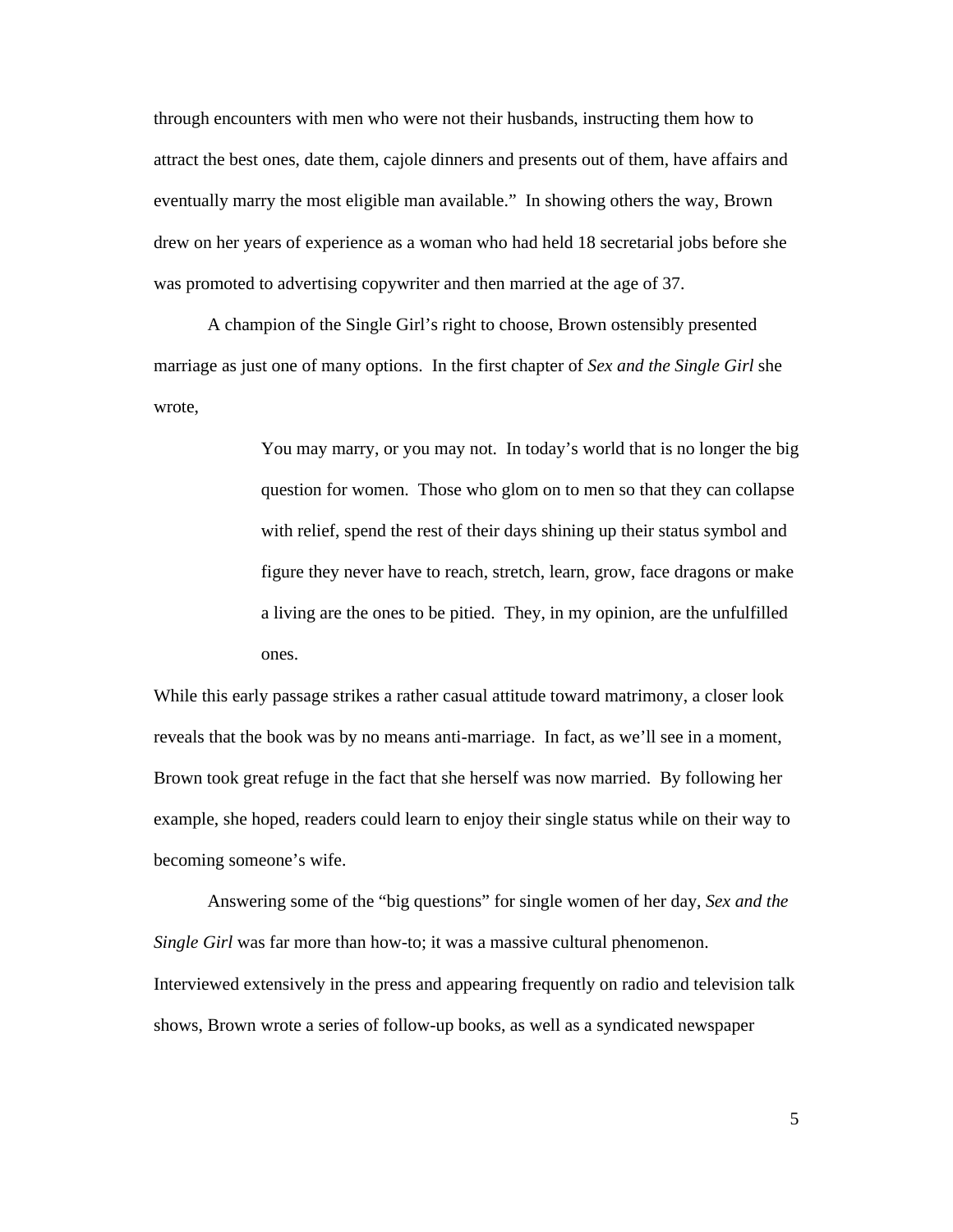column called "Woman Alone," and sold the motion-picture rights to *Single Girl* to Hollywood. Then, in 1965, she took over as editor-in-chief of the languishing *Cosmopolitan* magazine. In *Cosmo*, Brown found an ongoing forum for her message. Reinvented by the five-foot, 90 pound dynamo, *Cosmo* became the first consumer magazine to target single "girls with jobs." With Brown at its helm, the magazine's circulation rose by more than 100,000 in the first year alone, and advertising sales grew by 43%. The Cosmo Girl quickly became front-page news.

As feminist media historians Susan Douglas and Barbara Ehrenreich have noted, like *Sex and the Single Girl*, what was potentially transforming about the new *Cosmo* was the explicit emphasis it placed on female sexuality. The magazine not only invited ordinary women into the sexual revolution, it offered them instructions on the new sexual protocol. So what had feminism's famous Single Girl to say about Brown and her popular oeuvre? "She deserves credit for having introduced sexuality into women's magazines," noted Gloria Steinem in the *Times* in 1992, the year Brown stepped down from her post. "*Cosmo* was the first," quipped Steinem. "But then it became the unliberated woman's survival kit, with advice on how to please a man, lover or boss under any circumstances and also—in a metaphysical sense—how to smile all the time." Revolutionary and "unliberated" all at once, *Cosmo* was not without its own internal contradictions.

Nor, of course, was *Sex and the Single Girl*. One of the richest, and perhaps most telling, of these contradictions is the fact that the author felt compelled to separate herself from the Single Girl who was both subject and intended reader of her book. Though on the dust jacket Brown flaunted the fact that she had stayed single for the first 37 years of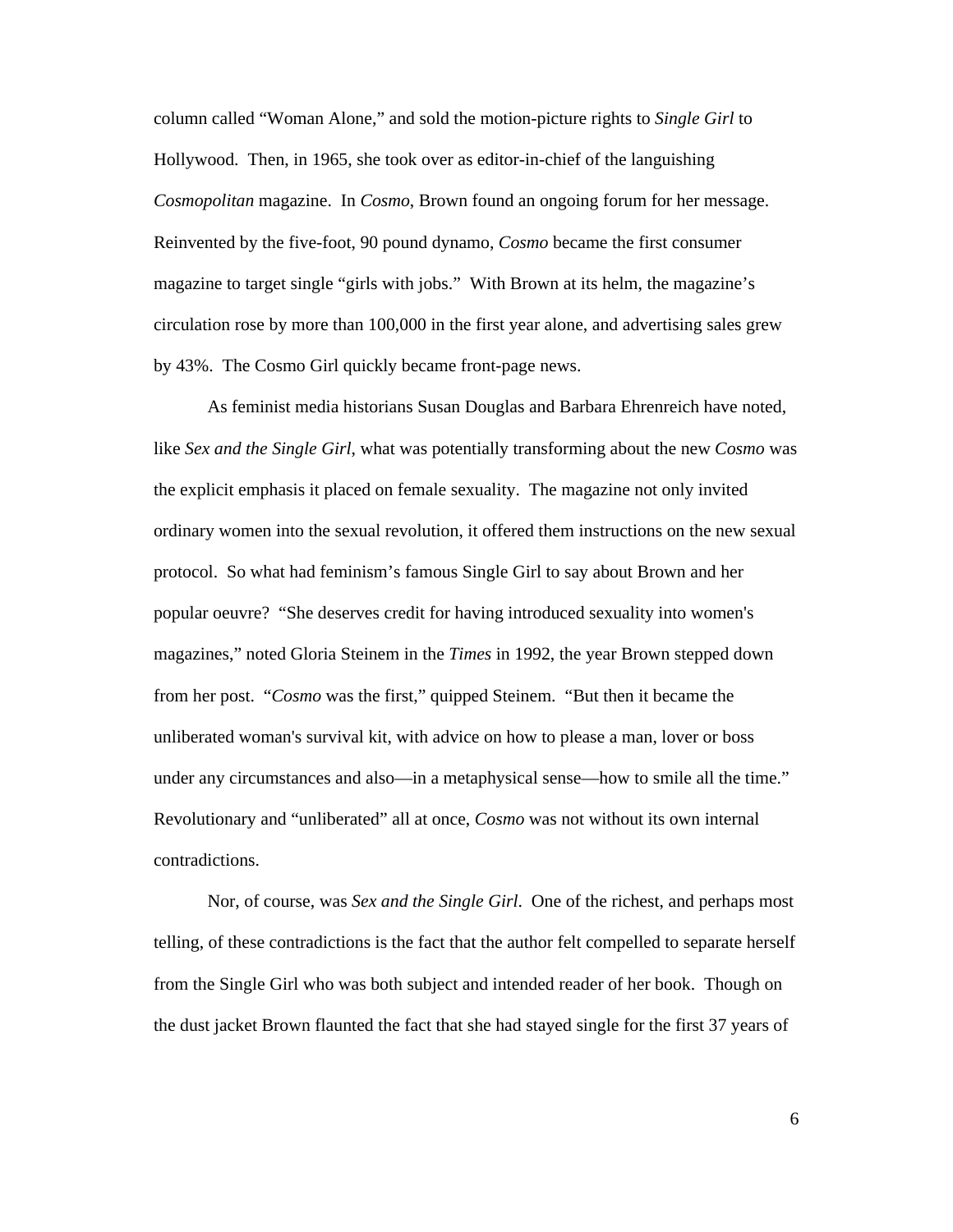her life, on the very first page of the book she eagerly gushed that she is now safely married to David, "a motion picture producer, forty-four, brainy, charming and sexy. . . . We have two Mercedes-Benzes, one hundred acres of virgin forest near San Francisco, a Mediterranean house overlooking the Pacific, a full-time maid and a good life." Brown's unspoken discomfort about her own previously single status—here and elsewhere in the book—is hard to miss. An astute reviewer for *The New York Herald Tribune* in 1962 called attention to this double standard: "[O]ur society still has not moved to the point where this book could comfortably be written by a single women. . . . For all her gallantry, humor and courage, even Mrs. Brown somehow feels a woman without a husband lacks dignity and identity. Ironic." Indeed.

It was thus not without some rather fundamental contradictions that Brown launched her career as the Single Girl's most public spokeswoman. Oddly, the disavowal between "author" and icon is replicated to a certain degree in the more recent example of *Sex and the City.* Though we may wish to condemn such sexual double standards as stuff of the past, a brief look at *Sex and the City* and the "talk" around it suggests that Single Girl representations remain plagued with conflict and controversy today.

#### *Sex and the City*

In many respects, *Sex and the City* is an updated version of *Sex and the Single Girl*—a narrative about women in the city looking for love and having sex, not necessarily in that order. In other ways, HBO's depiction of single life for women is a far cry from Brown's 40 years ago. Yet, as I will suggest, popular talk around these two texts shares some rather disturbing themes.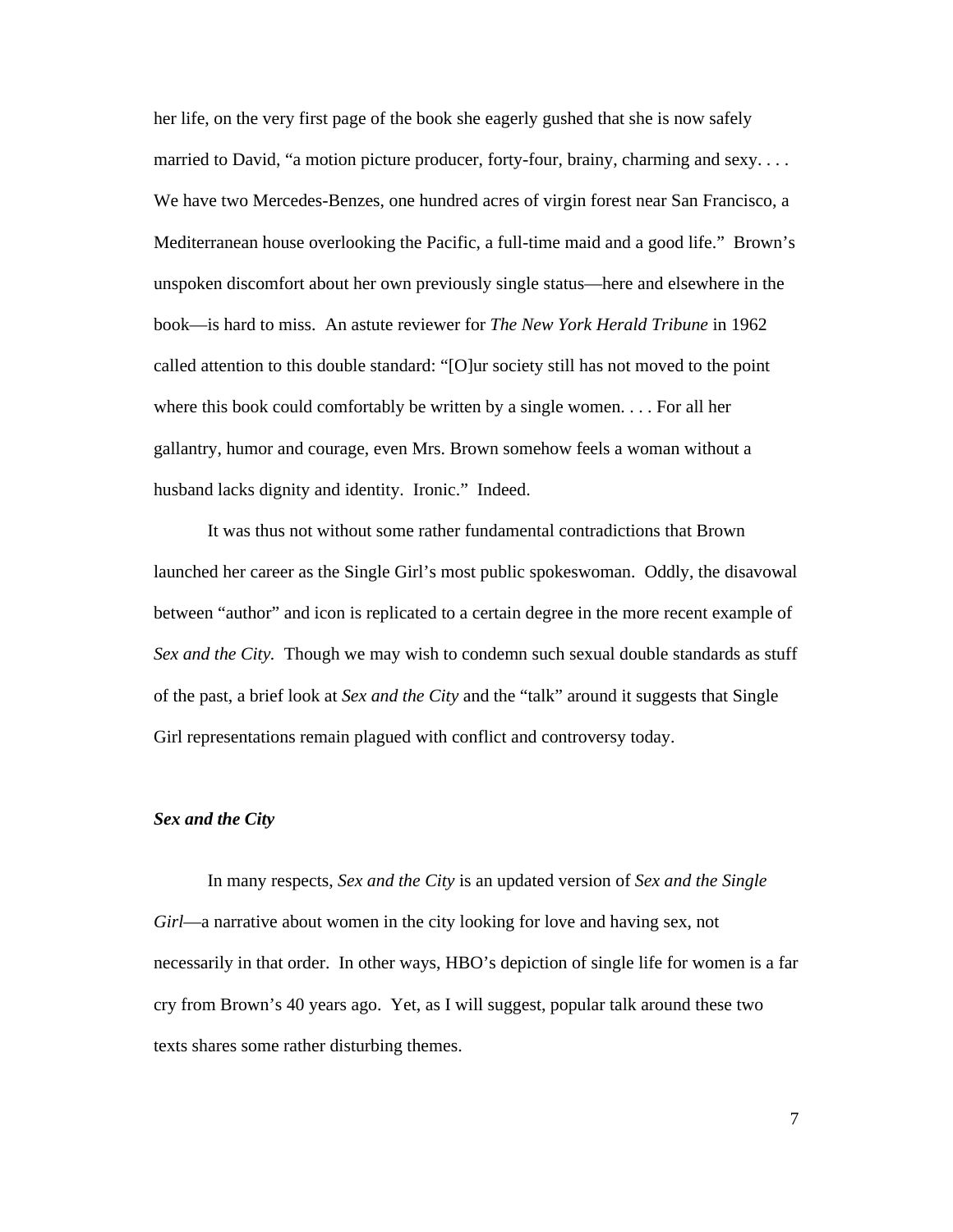*Sex and the City*, known simply as *Sex* or SATC to fans and industry insiders, is now in its fifth season. The popular series is based on the book of the same name penned by real-life sex columnist Candace Bushnell. The show's audience is vast and continues to grow. (A January 2002 airing brought in 7.3 million viewers.) The press has gone gaga trying to account for the show's success. "In its first two seasons," writes a journalist for *Time*, "*Sex* became a pop-culture icon for its astute bedroom politics, for the saucy *Seinfeld* banter . . . of its glam foursome, but above all for recognizing that a woman can live well without being at either end of a man's leash." Indeed, unlike Helen Gurley Brown and her *Cosmo* empire, *Sex and the City* holds out the possibility of saying "no" to changing your life for a man. Narrated by the witty Carrie Bradshaw (played by actress Sarah Jessica Parker, who won an Emmy for the role), the show's main character is a self-styled sexual anthropologist who writes a weekly sex column for *The New York Observer*. Carrie is joined by her three friends—well-educated, single women professionals in their mid to late 30's—as they date their way through the untamed wilds of Manhattan.

A potentially troublesome divide exists between the show itself and the public discourse surrounding it. In interviews with the press, the actresses who play the lead roles on *Sex and the City* publicly disassociate themselves from their characters. "Loose Ladies? Not on Your Life" declares a recent headline in *People* magazine, explaining that Cynthia Nixon (Miranda) lives with her lover Danny Moses and dotes on their child, placing maternity above career; "motherhood is the role she takes most seriously." In a June 2001 interview in the *Times*, Nixon adds, "'I'm not much of a flitter, not much of a flirter. . . The chase doesn't interest me much.'" Likewise, Sarah Jessica Parker, a co-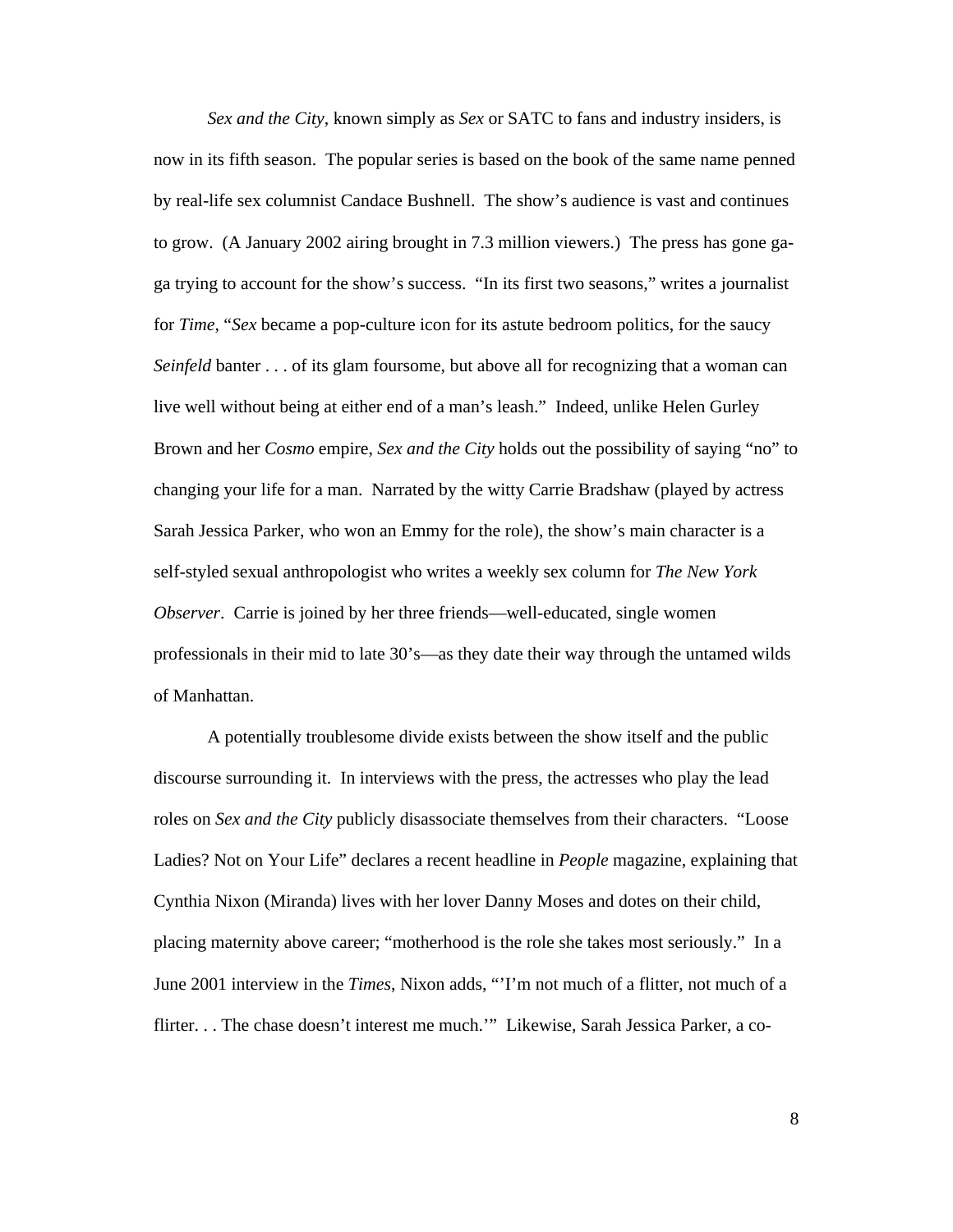executive producer as well as the show's central consciousness, repeatedly emphasizes in interviews how little she and her character have in common. The October 2000 issue of *People* describes Parker as "squeaky clean, happily married, and ready for kids," shows her nestled in the arms of her husband, and informs readers that Parker, who is "nothing like Carrie," gave up the F-word as a New Year's resolution. In a June 2000 interview for *The Los Angeles Times*, Parker admits, "I don't think I could live the way she lives. But I am very admiring of her in a lot of ways. I have grown to care for her." "I am not Samantha," declares actress Kim Cattrall in a January 2002 issue of *USA Today*. Cattrall's new ultra-explicit sex book, coauthored with husband Mark Levinson—at first glance a merger between the actress and her character—turns out not to be that at all. In the book and in media interviews, Cattrall emphasizes her distance from Samantha by talking about her lousy sexual past. (That lousy past, and not her sexually voracious SATC character, is what inspired her to write the book, she says.)

What are we to make of this modern-day disavowal, "I am not a Single Girl, but I play one on TV"? Is this collective distancing on the part of SATC actresses a repetition of Brown's own troubling double standard four decades ago? Could it be, as that reviewer in 1962 claimed, that "a woman without a husband lacks dignity and identity" *still*? Perhaps, on the other hand, the actresses' disavowals are not laden with meaning and simply reflect their professional need to distinguish themselves from the roles they play. Regardless of how one interprets this repetition of themes, the disassociation between creator (Parker is a producer) and text ultimately reinforces the idea that the SATC characters are images—fantasies, ideals, icons—for other women to consume.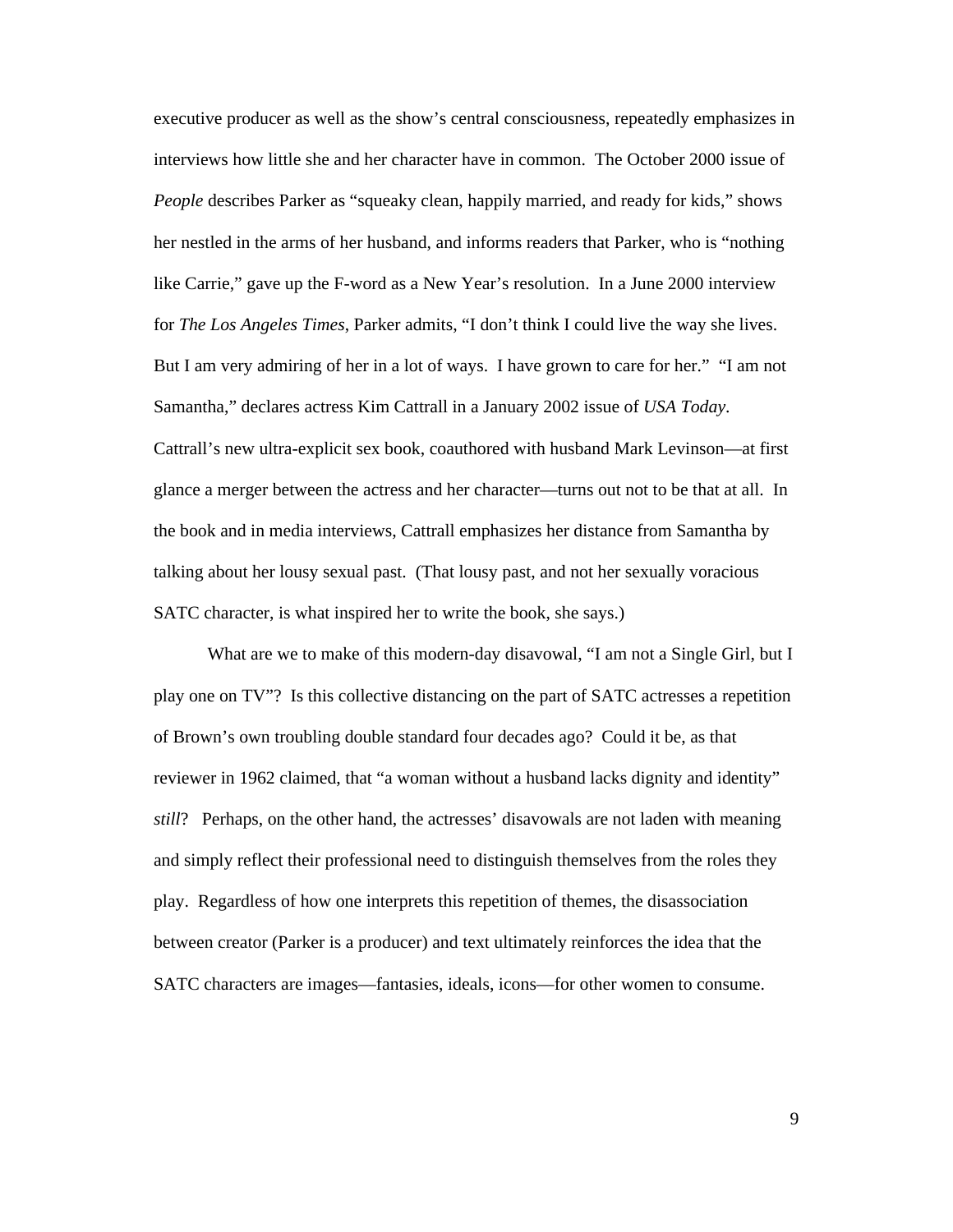Today, as in Brown's day, the liberated Single Girl remains larger than, and somehow outside of, life as we know it.

### **"It's Gotten Totally Scary Out There"**

Even though the actresses anxiously disavow their SATC characters, many viewers increasingly voice anxieties about the show's effect on real women. A number of recent articles in the mainstream press describe *Sex and the City* as not a reflection of but rather an influence over real life, and a negative influence at that. If *Sex and the Single Girl* and *Cosmo* helped catalyze sexual revolution for an earlier generation of women, then *Sex and the City,* according to a number of mainstream journalists, has been the catalyst for a "dangerous" outbreak of sexual aggressivity among women today.

According to said journalists, the show has resulted in the creation of "SATC types." Suggests an article appearing in the *Times* in August 2001, the show "has empowered urban women to embrace their sexuality with the predatory bravado of their male counterparts." Observes Brooklyn bar owner Todd Ashley, who is quoted in the piece as the voice of the modern male, "It's gotten totally scary out there. . . . *Sex and the City* has turned women that you meet at bars into aggressive frat boys." In an article appearing in the July 2001 issue of *Mademoiselle* ominously titled "Is SATC Ruining Your Life?" Lynn Snowden Picket surveys her male friends and her husband, concluding that the show is to be blamed for influencing a new sexual aggressivity among single, urban women (encouraging women to release their "inner Samantha"), and for subsequently making men feel cheap. According to the men Picket surveyed, "Samantha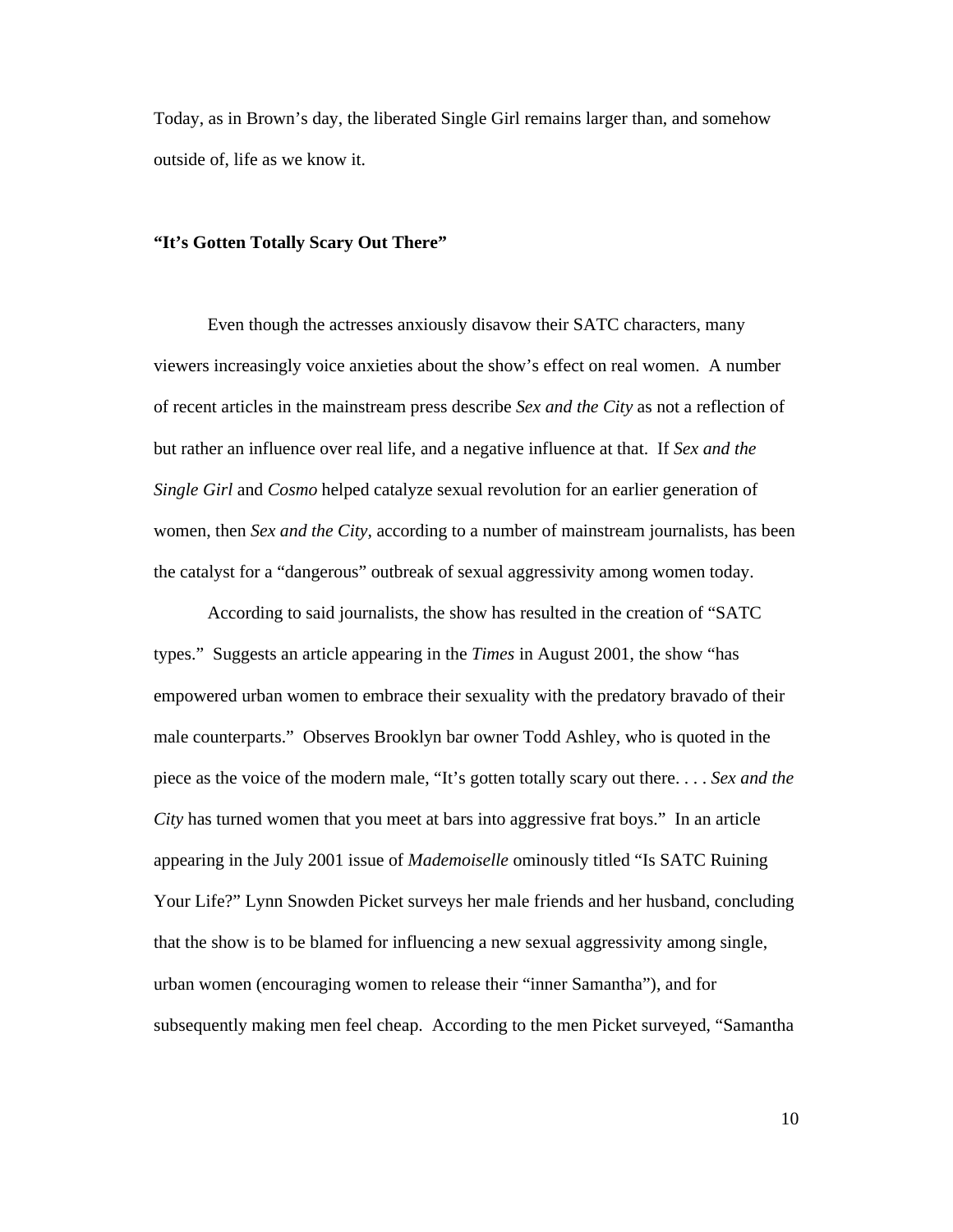doesn't only exist on TV." What's more, "SATC glorifies women behaving in ways once reserved for men," and this is bad. Says the author's husband, and he should know, "It's a control issue. Guys don't like to be used. We're the ones who are supposed to do the using! Women have enough control as it is; they decide if and when sex happens. Now they're taking away that one last thing—the how!" And finally, in an April 2000 *Time* cover story boldly titled "Who Needs a Husband," Tamala Edwards asks, "Does the rejection of marriage by more women reflect a widening gender gap—as daughters of the women's movement discover that men, all too often, have a far less liberated view of the wife's role in marriage? Do the burgeoning ranks of single women mean an outbreak of SATC promiscuity?" In other words, as the title of the *Mademoiselle* article implies, could SATC be ruining real-life relationships?

Talk about the show clearly betrays an anxiety about the show's potential to cause some kind of troubling, real-world epidemic. Anxiety of a different order seeps in between the lines of the show itself. With each season, the characters get older, and increasingly concerned about their seemingly terminal single status. By the fourth season, they're sadder, lonelier, and more desperate as they confront a range of unhappy circumstances, including unwanted pregnancy, cancer, and a litany of unfulfilling relationships.What started as a supposed celebration of single life has turned into a display of not-so-quiet desperation on the part of four heroines whose central plight is finding Mr. Right. For all the laughs, underneath is a fierce ache—honest and raw, full of the rich contradictions specific to a generation who have, as journalists Yahlin Chang and Veronica Chambers note, "embraced the modern fantasy of independence but still find [themselves] craving the old-fashioned fantasy of marriage." And this, I think, is a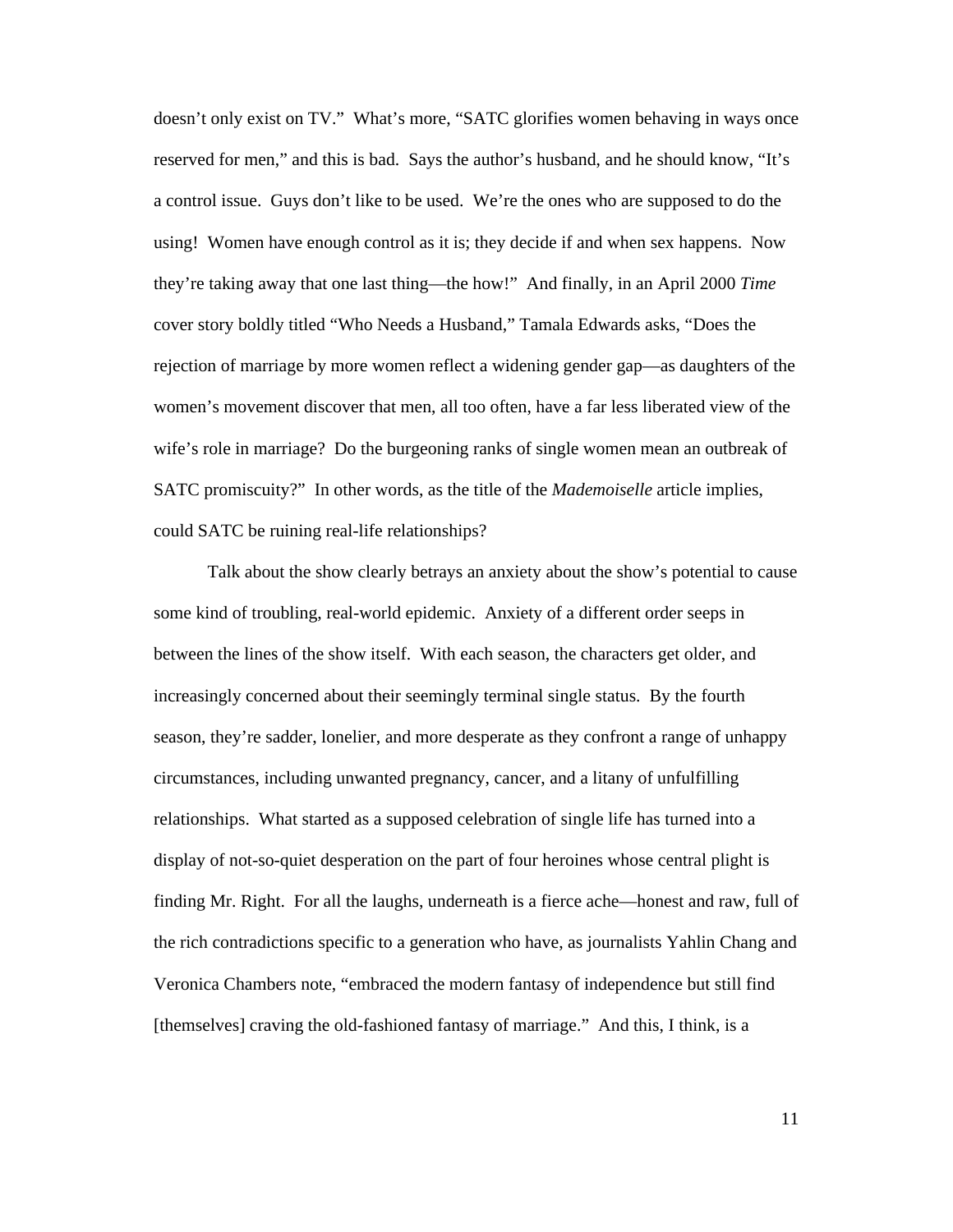contradiction that has only intensified since the days of Helen Gurley Brown, as a generation of feminism's daughters seeks to redefine romance—and independence—for ourselves.

## **Conclusion**

Images and ideas about the Single Girl icon have changed dramatically over time, but a critical look reveals striking continuities. With each successive wave of sexual revolution—in the 1920s, in the 1960s, and, one might argue, today—we find the Single Girl icon elevated to the status of national obsession. With each moment of increased visibility comes a calculable intensification of cultural anxiety about women who are "unattached." That anxiety—a mask for much deeper cultural fears about changing gender roles and the outer limits of female independence—lives on. Indeed, after multiple waves of feminism, and just as many sexual revolutions, "talk" about the Single Girl icon remains stuck in a cultural eddy, swirling around the same few contradictory themes. When and how that conversation may change remains to be seen.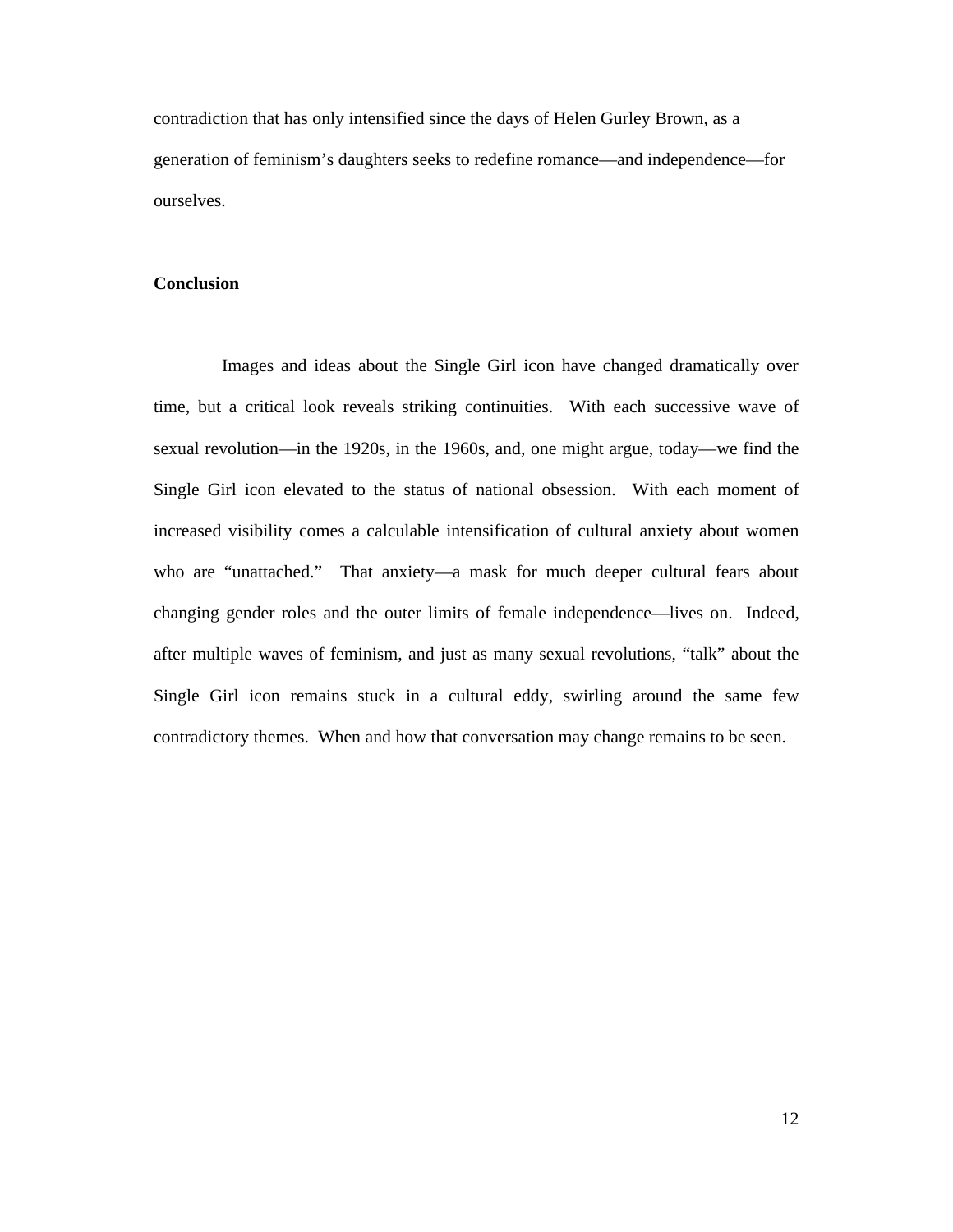#### **Works Cited**

Brown, Helen Gurley. *Sex and the Single Girl*. 1962. New York: Random House, 1962.

- Chang, Yahlin and Veronica Chambers. "Sex and the Single Girl." *Newsweek* 2 Aug. 1999: 60.
- Chaplin, Julia. "I'm Stylish, I'm Single, and I'm Not Carrie Bradshaw." *The New York Times* 26 Aug. 2001: 9.1
- Douglas, Susan. *Where the Girls Are: Growing Up Female with the Mass Media.* New York: Times Books, 1994.
- Edwards, Tamala. "Who Needs a Husband?" *Time* 28 Aug. 2000: 47-55.
- Ehrenreich, Barbara. *For Her Own Good: 150 Years of the Experts' Advice to Women.* Garden City, NY: Anchor Press, 1978.

Finn, Robin. "An Actress and the City." *The New York Times* 21 June 2001: B2.

Freydkin, Donna. "Cattrall Enthralls in *Satisfaction*." *USA Today* 24 Jan. 2002: D2.

HBO. *Sex and the City*.

- "Helen Gurley Brown Steps Down." *The New York Times* 13 Jan. 1997.
- Iovine, Julie V. "Castle First, Prince Later: Marketing to Ms." *The New York Times* 21 Oct. 1999.
- "Loose Ladies? Not On Your Life." *People* 11 Aug. 2000.
- Ouellette, Laurie. "Inventing the Cosmo Girl: Class Identity and Girl-Style American Dreams." *Media, Culture & Society* 21 (1999): 359-83.

Picket, Lynn Snowden. "Is SATC Ruining Your Life?" *Mademoiselle* July 2001: 64-7.